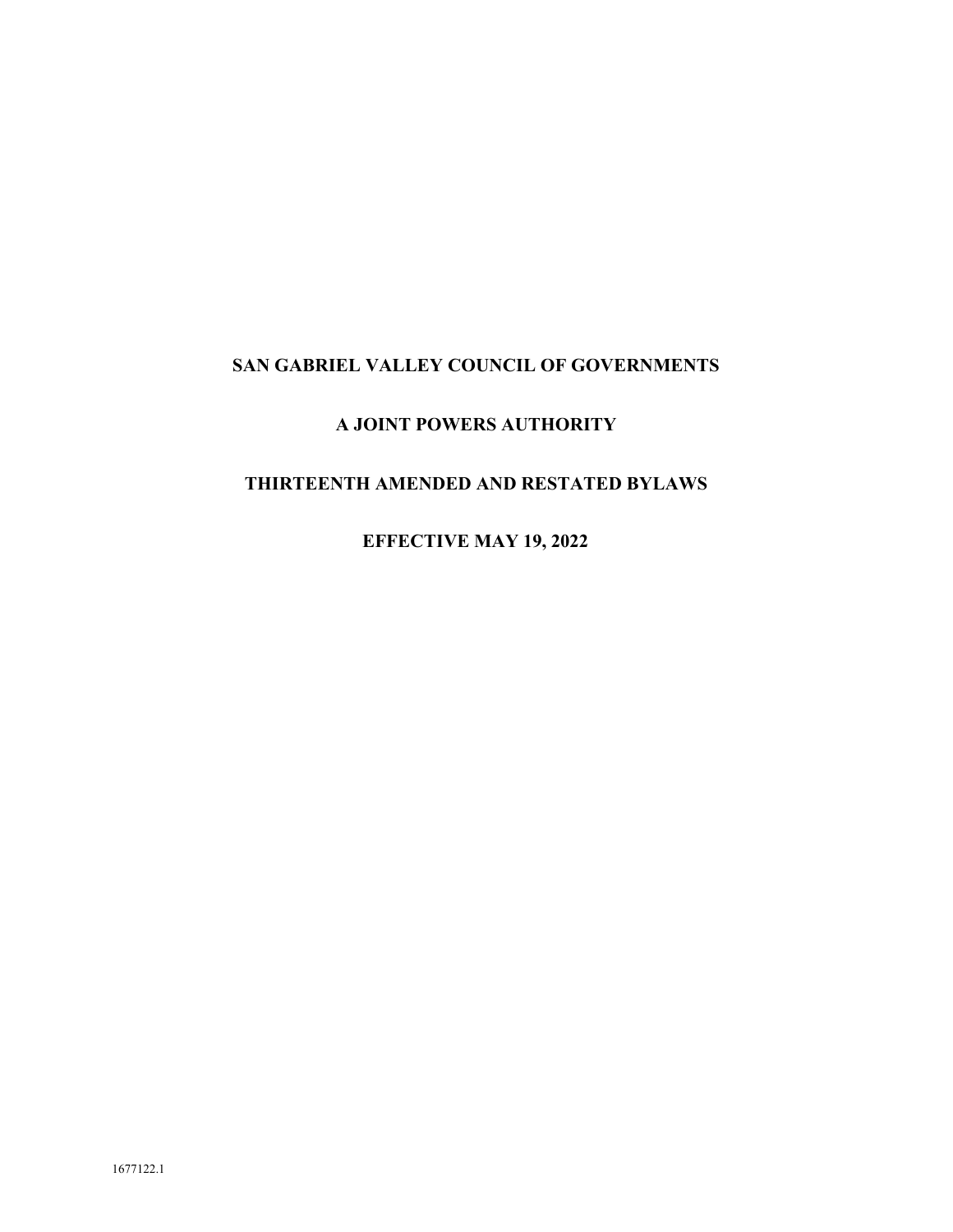| $\mathbf{A}_{\mathbf{z}}$ |  |
|---------------------------|--|
| В.                        |  |
| $\mathbf{C}$ .            |  |
| D.                        |  |
|                           |  |
| F.                        |  |
| G.                        |  |
|                           |  |
| L.                        |  |
|                           |  |
|                           |  |
|                           |  |
|                           |  |
|                           |  |
|                           |  |
|                           |  |
|                           |  |
| В.                        |  |
|                           |  |
| D.                        |  |
| E.                        |  |
| F.                        |  |
|                           |  |
|                           |  |
|                           |  |

# TABLE OF CONTENTS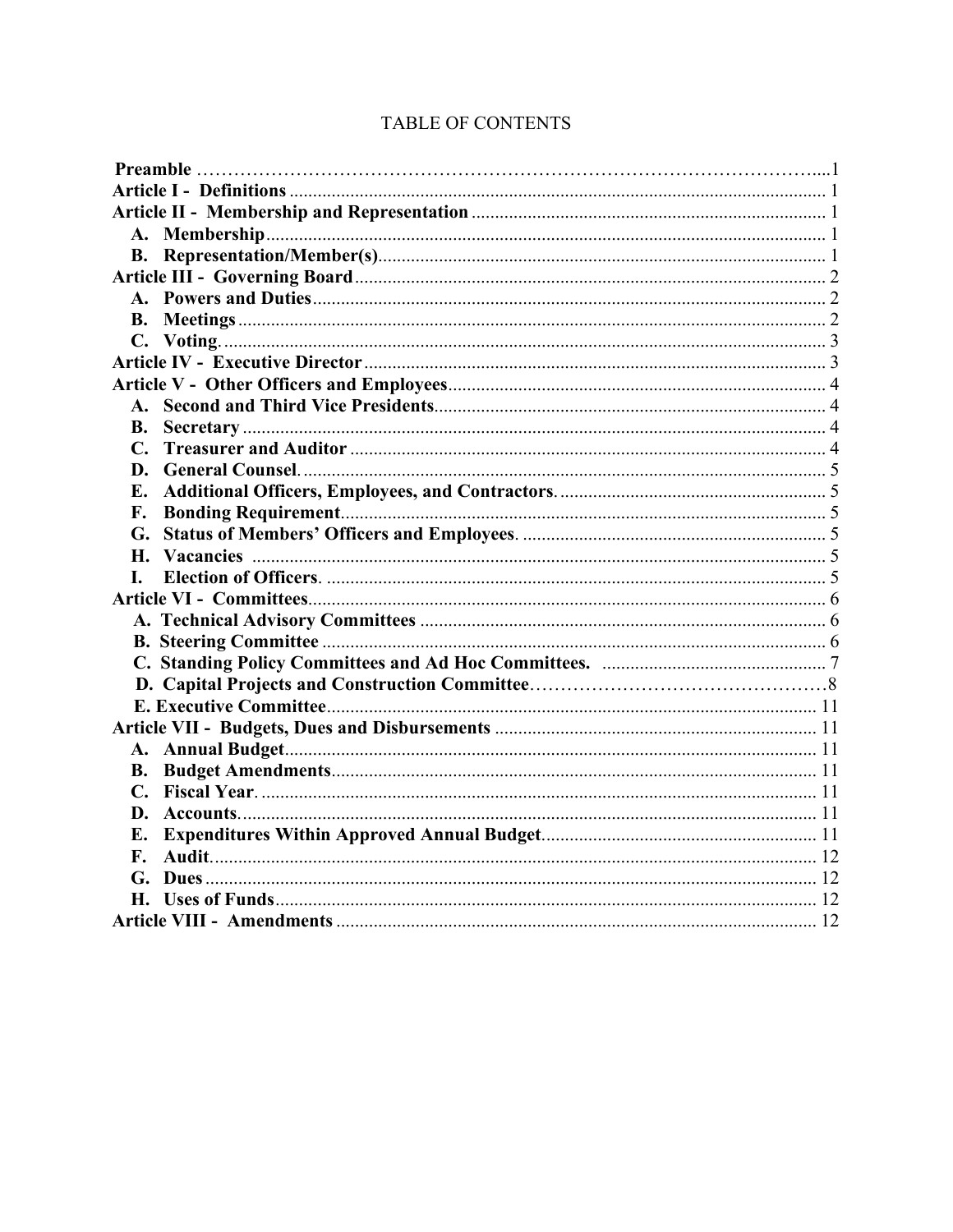### **BYLAWS**

#### **SAN GABRIEL VALLEY COUNCIL OF GOVERNMENTS**

#### **PREAMBLE**

The San Gabriel Valley Council of Governments (the "Council") is an agency voluntarily established by its Members pursuant to a Joint Powers Agreement ("Agreement") for the purpose of providing a vehicle for the Members to engage in regional and cooperative planning and coordination of government services and responsibilities to assist the Members in the conduct of their affairs. In addition, the Council will provide a regional organization for the review of federal, state, and/or regional projects and studies which involve the use of federal, state and/or regional funds, in various forms.

#### **Article I - Definitions**

<span id="page-2-0"></span>The terms "ACE Construction Authority," "Agreement," "Alternate Governing Board Representative," "Council," "Governing Board," and "Governing Board Representative," as used in these Bylaws are defined in the Agreement and said definitions are incorporated herein by reference.

#### **Article II - Membership and Representation**

<span id="page-2-3"></span><span id="page-2-2"></span><span id="page-2-1"></span>**A. Membership**. Members shall withdraw from or be admitted to the Council in accordance with Section 21 of the Agreement.

### **B. Representation/Members.**

1. The Governing Board Representative and Alternate Governing Board Representative for a Member shall be designated by a resolution or similar official action of that Member's legislative body.

2. Names of Governing Board Representatives and Alternate Governing Board Representatives shall be communicated in writing to the Governing Board by that Member's legislative body.

3. Governing Board Representatives and Alternate Governing Board Representatives shall serve until a successor is appointed or until such time that a Representative ceases to serve in public office for his or her Member.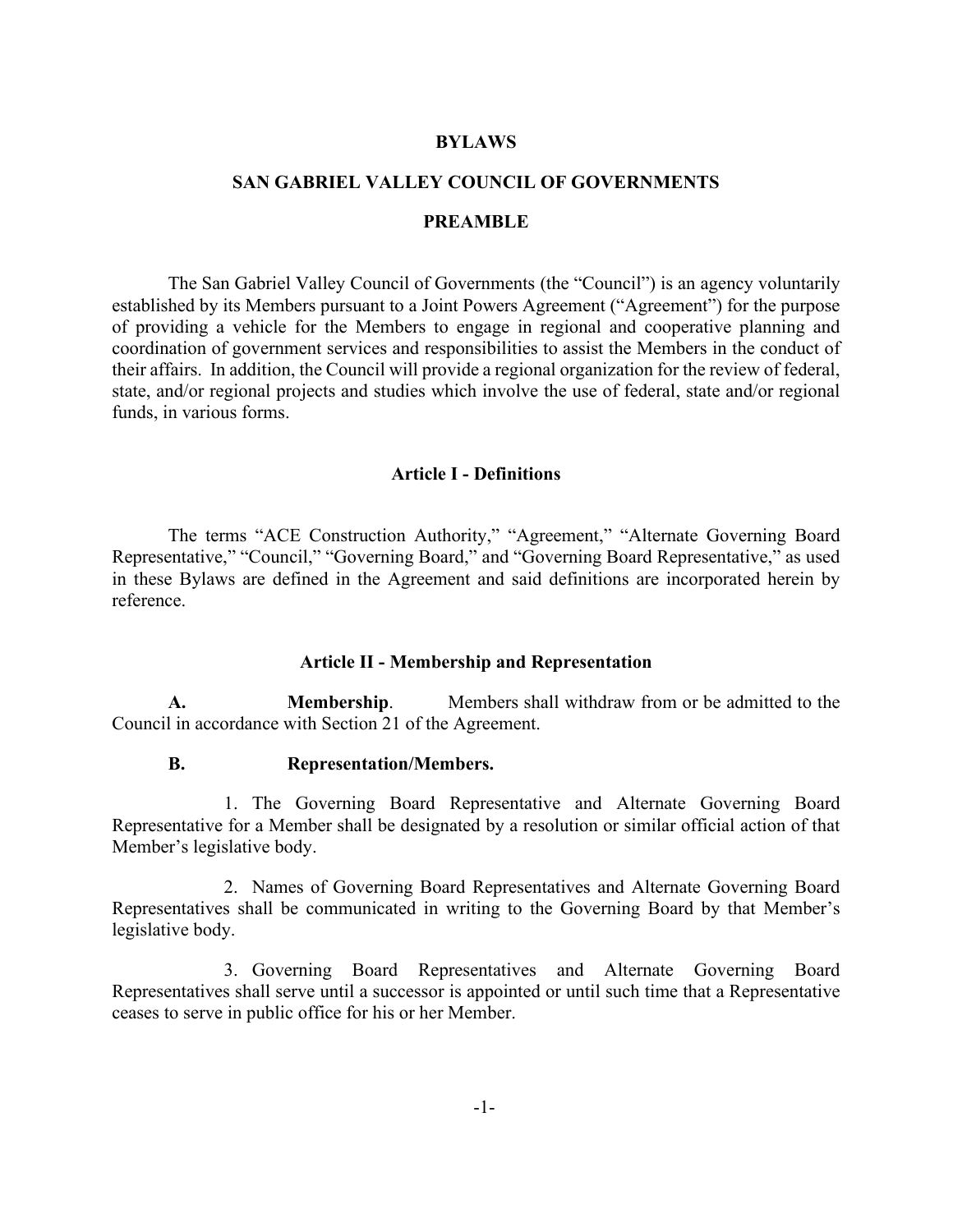## **Article III - Governing Board**

<span id="page-3-1"></span><span id="page-3-0"></span>**A. Powers and Duties**. The powers and duties of the Governing Board, subject to the limitations of applicable law, the Agreement and these Bylaws, shall include:

1. All of the powers of the Council provided in Section 4 of the Agreement, except as may be expressly delegated to others pursuant to the provisions of the Agreement, these Bylaws or by the direction of the Governing Board shall be exercised by and through the Governing Board.

- 2. Making policy decisions and determining policy matters for the Council.
- 3. Conducting the affairs of the Council.

4. Appointing, fixing the compensation of and removing an Executive Director, establishing positions and salary schedules for staff subordinate to the Executive Director, appointing and fixing the compensation of other officers of the Council and conducting an annual performance review of the Executive Director.

5. Annually reviewing the proposed Council budget and proposed work plan submitted by the Executive Director and adopting an annual budget and a work plan.

6. Appointing Standing Policy Committees and Ad Hoc Committees, as necessary, to study specific problems, programs, or other matters which it has approved for study.

7. Based on the guidance of the General Counsel, keeping informed about and working to keep the Council in compliance with all applicable federal, state and local laws, statutes, codes, ordinances, regulations and rules that could affect the Council or any of its activities and projects.

8. Acting upon policy recommendations including those from committees.

# <span id="page-3-2"></span>**B. Meetings.**

1. Regular meetings of the Governing Board shall be held monthly, at such time, place, and location as the Governing Board may set by resolution from time to time, unless dispensed with by the Governing Board. Special meetings of the Governing Board may be called by the President. All meetings of the Council shall be called by the President. All meetings of the Council shall be called and conducted, and an agenda posted, in accordance with the Ralph M. Brown Act, Government Code Section 54950, *et seq*., as it now exists or may hereafter be amended. Members shall direct their respective city clerks or equivalent officers to comply with all notice and agenda posting requirements deemed necessary by the Governing Board.

2. Fifty (50) percent plus one of current active membership shall constitute a quorum. Suspended Members shall not be counted toward a quorum.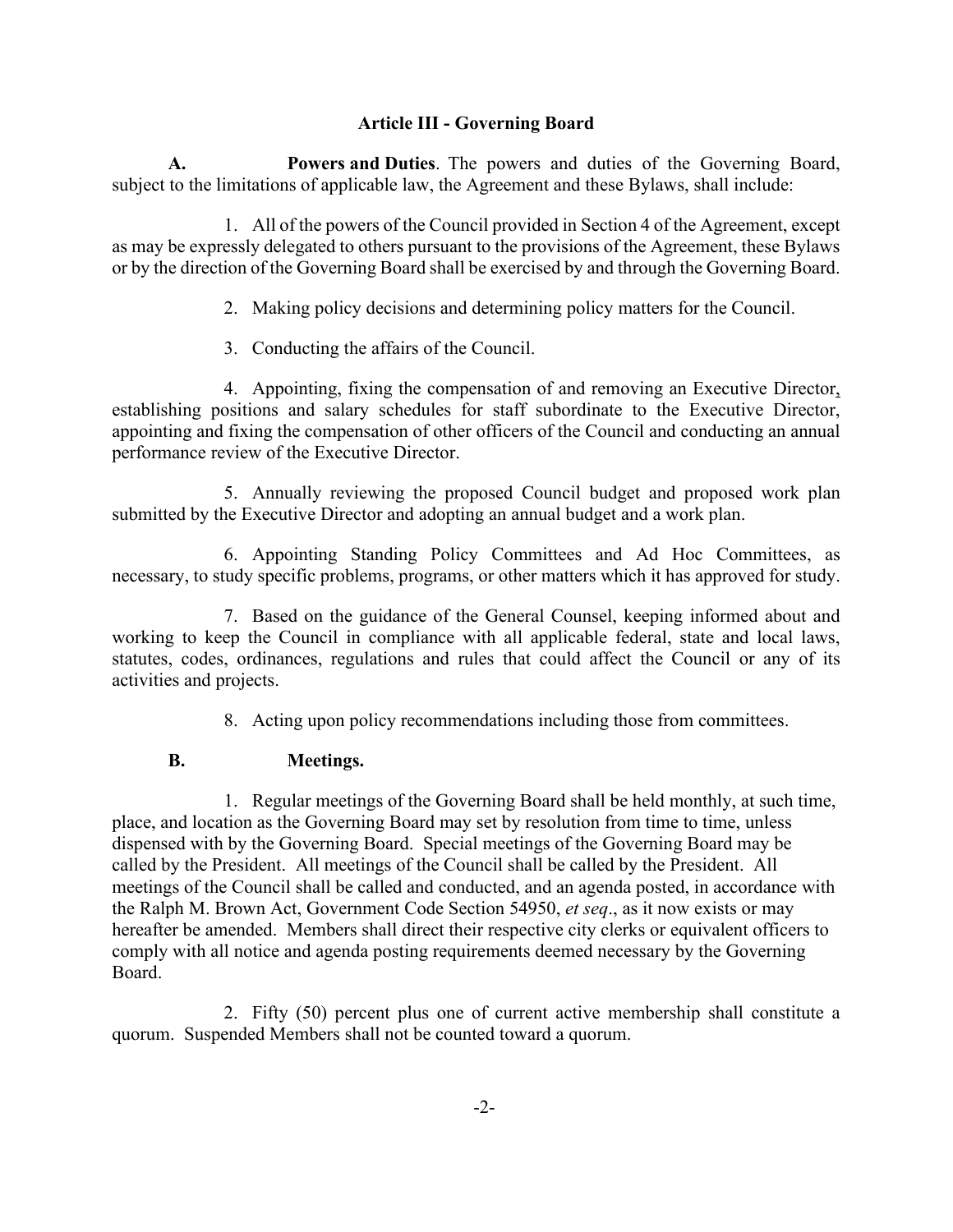3. The Governing Board shall adopt by resolution a policy regarding the use of electronic devices at meetings, which shall comply with all applicable laws.

<span id="page-4-0"></span>**C. Voting**. Voting on the Governing Board shall be conducted as prescribed in the Agreement. Further, voting may be by voice, roll call or ballot vote. A roll call or a ballot vote shall be conducted upon the demand of five participating representatives, or at the discretion of the presiding officer. No secret ballots shall be employed. If ballot voting occurs all ballots must: identify the individual voting; be counted in and have the results reported in open session; and be available for public review. Further, if ballot voting is used for appointments to a committee or entity external to the Council, then all candidates are to be listed on a single ballot; only one ballot is to be completed for each Governing Board Representative or Alternate present; the candidate(s) receiving the highest number of votes, which is at least a majority of those cast, is/are to be appointed consistent with the number of appointments to be made. Voting shall be reported as required by the Ralph M. Brown Act (Government Code Section 54950, *et seq*.). If the Governing Board is considering a vote in closed session, prior to such vote the General Counsel shall advise the Governing Board that such action must be reported out in open session, with identification of each Governing Board member's vote.

**D. Conduct**. All Governing Board Representatives and Alternate Governing Board Representatives shall conduct themselves in a civil, respectful, and professional manner in the performance of their duties.

#### **Article IV - Executive Director**

<span id="page-4-1"></span>The powers and duties of the Executive Director of the Council, which may be modified by action of the Governing Board, are:

**A.** Subject to the authority of and as directed by the Governing Board, to serve as chief administrative officer of the Council and administer the affairs of the Council in compliance with all applicable federal, state and local laws, statutes, codes, regulations and rules.

**B.** Except as to what may be reserved to the Governing Board, to hire, direct, discharge and remove all employees of the Council and to retain and discharge consultants and to prescribe the duties and fix the compensation thereof.

**C.** Annually to prepare and present a proposed budget for the Council to the Steering Committee of the City Managers' Technical Advisory Committee ("Steering Committee") and, after the approval of the Steering Committee, to the Governing Board for its approval and, after approval by the Governing Board, to maintain the expenditures of the Council within the approved budget, as may be amended from time to time by the Council.

**D.** Annually to prepare a proposed work plan for the Council that is consistent with the proposed annual budget and the currently effective strategic plan; to submit the proposed work plan to the Governing Board for its review, discussion, evaluation and possible adoption; and to implement the work plan adopted by the Governing Board.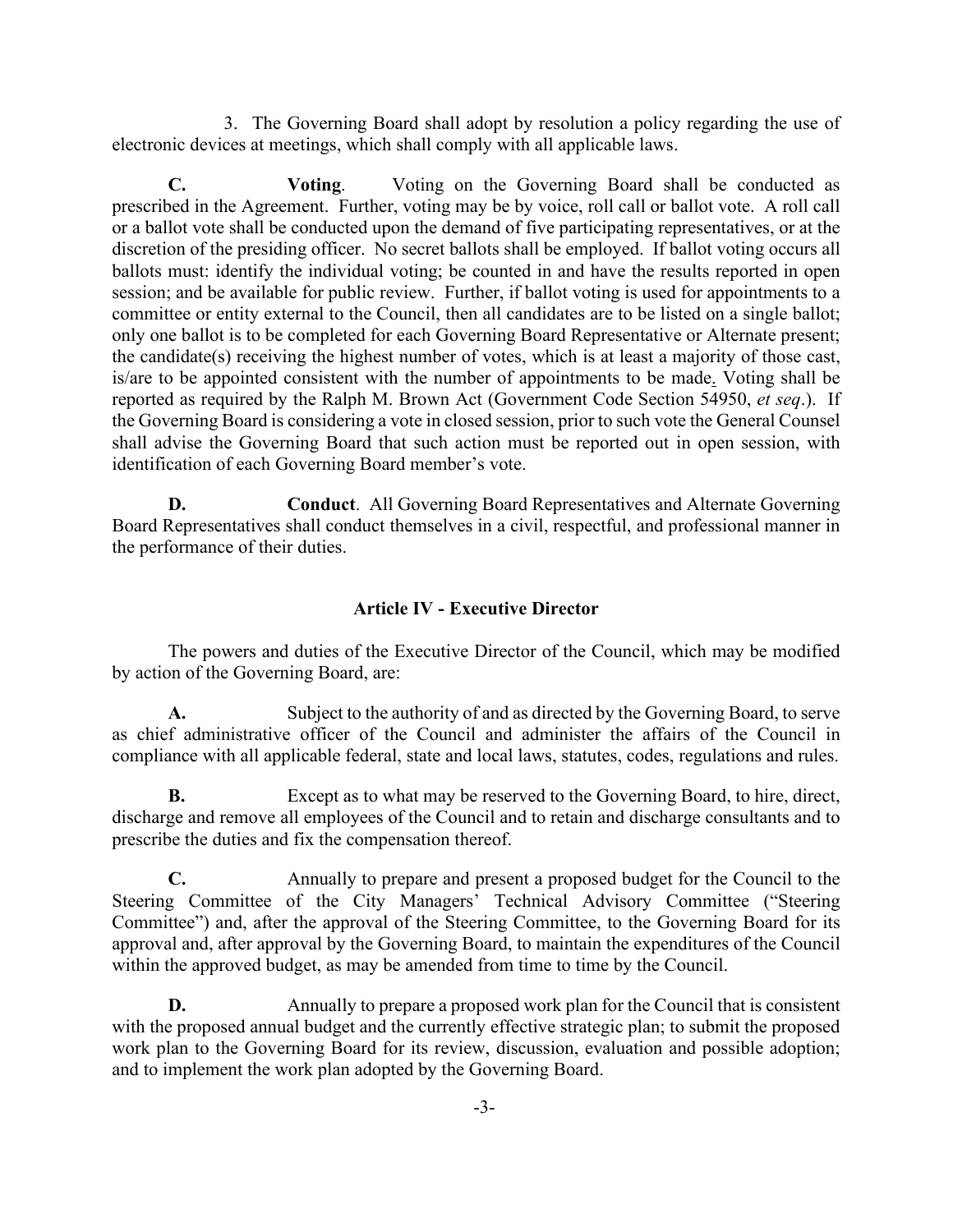**E.** To ensure that consultants under contract to the Council procure insurance policies that provide adequate protection to the Council and that such policies are in accord with any policy limits and policy coverage requirements directed by the Governing Board.

**F.** To attend the meetings of the Governing Board.

**G.** To perform such additional duties as the Governing Board, these Bylaws, the Agreement or applicable law may require.

# **Article V - Other Officers and Employees**

<span id="page-5-1"></span><span id="page-5-0"></span>**A. Second and Third Vice Presidents**. Second and Third Vice Presidents of the Council shall be elected annually as officers of the Council at the same time and in the same manner as the President and First Vice President of the Council, whose election is described in Section 11 of the Agreement. Any Governing Board Representative who is not already an officer of the Council may be elected as Second or Third Vice President. The Second and Third Vice Presidents may individually serve as President in the absence of the President and First Vice President and shall perform such duties as may be required by the Agreement, these Bylaws, or by direction of the Governing Board or the President.

<span id="page-5-2"></span>**B. Secretary.** The Executive Director, or his or her designee, shall be the Secretary of the Council but shall not be an officer of the Council. The Secretary shall perform and/or oversee the usual and customary ministerial duties of such position.

<span id="page-5-3"></span>**C. Treasurer and Auditor/Controller.** As set forth in Government Code section 6505, *et seq*., in particular, section 6505.6, and Section 13 of the Agreement, the Treasurer of the Council and the Auditor/Controller of the Council may be the same person and may be a contract employee or independent contractor of the Council. If the Treasurer and Auditor/Controller are not the same person, each shall have the duties and responsibilities set forth herein. The Treasurer and Auditor/Controller shall not be an officer of the Council. The duties and responsibilities of the Treasurer and Auditor/Controller are:

1. The Treasurer and Auditor/Controller shall possess the powers described in, and shall perform those functions required by: Government Code sections 6505, 6505.5 and 6505.6; all other applicable laws and regulations, including any subsequent amendments thereto, the Agreement, these Bylaws, and/or the direction of the Governing Board.

2. The Treasurer and Auditor/Controller shall have custody of all Council funds and shall provide for strict accountability thereof in accordance with Government Code section 6505.5 and other applicable laws, or grant or other funding requirements.

3. The Treasurer and Auditor/Controller shall annually cause an independent audit to be made of the Council by a certified public accountant, in accordance with Government Code sections 6505 and 6505.6, and shall present such audit to the Governing Board at one of its meetings and be available to answer any questions.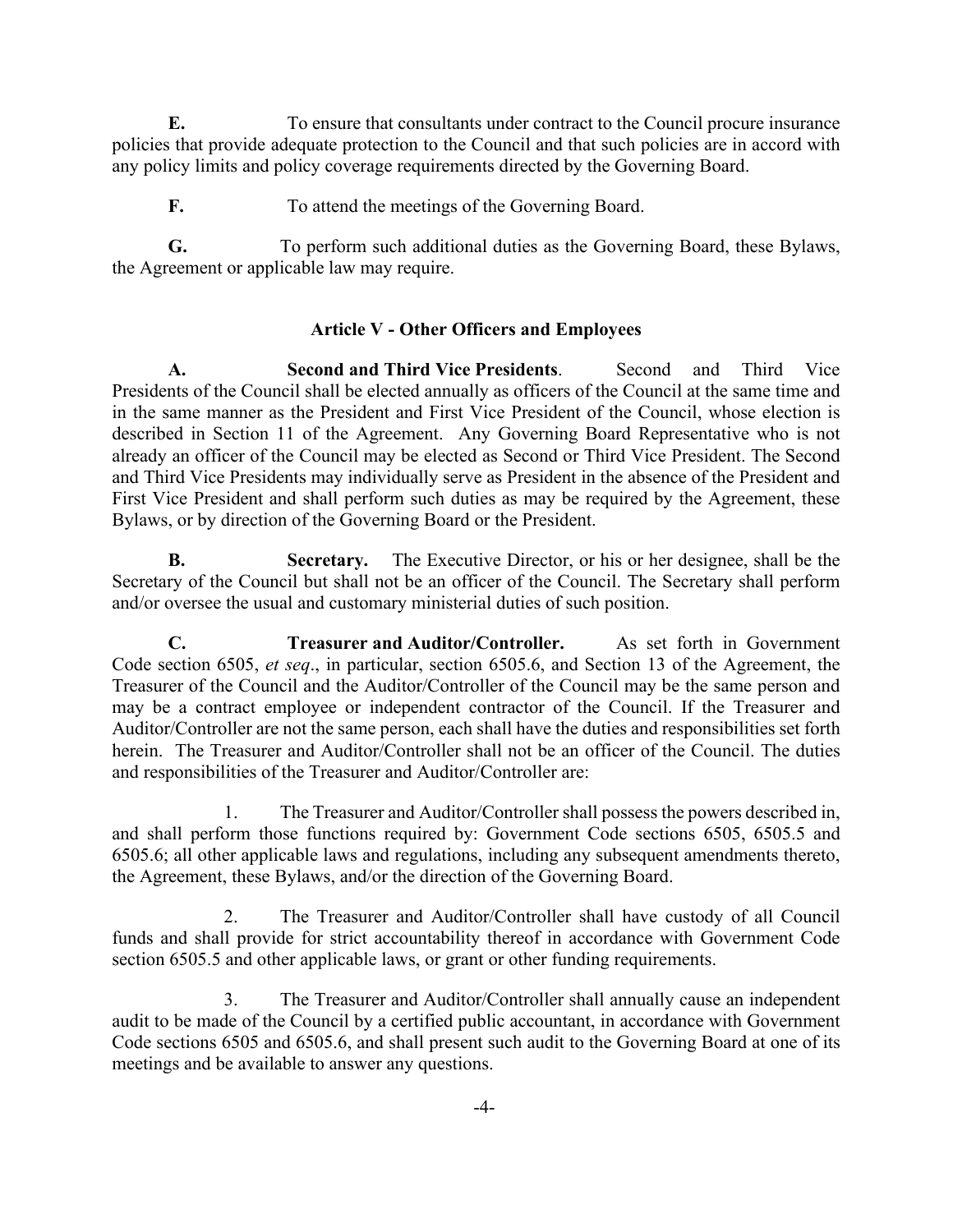<span id="page-6-0"></span>**D. General Counsel.** The Governing Board shall appoint a qualified person or firm to serve as the General Counsel to the Council on any basis it desires, including, but not limited to, a contract or an employment basis. The General Counsel shall perform duties as directed by the Council, including, but not limited to, the review of meeting agendas and agenda reports, insurance policies, and policies, and procedures for compliance with state, federal and local laws, including the Brown Act.

<span id="page-6-1"></span>**E. Additional Officers, Employees, and Contractors**. The Governing Board shall have the power to appoint, engage or employ such additional officers, employees, and independent contractors as may be appropriate. Such officers, employees, and independent contractors may also be, but are not required to be, officers and employees of the individual Members. None of the officers, employees, or independent contractors appointed by the Governing Board shall be deemed, by reason of their employment by the Governing Board, to be employed by any of the Members or, by reason of their employment by the Governing Board, to be subject to any of the requirements of such Members.

<span id="page-6-2"></span>**F. Bonding Requirement**. Pursuant to the requirements of Government Code section 6505.1, the Governing Board shall designate which officers or persons will have charge of, handle, or have access to any property of the Council. Each such designated officer or person shall be required to file an official bond with the Governing Board, at the expense of the Governing Board, in an amount which shall be established by the Governing Board. Should the existing bond or bonds of any such officers be extended to cover the obligations provided herein, said bond shall be the official public bond required herein. The premiums of any such bonds attributable to the coverage required herein shall be appropriate expenses of the Council. The Governing Board may also direct the purchase of appropriate insurance policies to supplement said bonds and the costs of such insurance policies shall be borne by the Council. The Council may procure an insurance policy in lieu of an official bond pursuant to Government Code section 1463.

<span id="page-6-3"></span>**G. Status of Members' Officers and Employees**. As provided in Government Code section 6513, all of the privileges and immunities from liability and other benefits which apply to the activities of officers, agents, or employees when performing their respective functions within the territorial limits of their respective public agencies shall apply to them while engaged in the performance of any of their functions and duties extraterritorially under the Agreement.

<span id="page-6-4"></span>**H. Vacancies.** In the event of a mid-term vacancy in an officer position, the officer in the next successive position shall fill that position for the remainder of the term, and every successive officer below shall accordingly move up one position. The Executive Committee shall recommend candidates to the Governing Board for the remaining vacant position, and the Governing Board shall hold an election for that position. The order of succession shall be as follows: President, First Vice President, Second Vice President, and Third Vice President.

<span id="page-6-5"></span>**I. Election of Officers.** In the event an election of new officers is not held prior to the expiration of the terms of those current officers, the terms of those current officers shall extend automatically, and the current officers will continue to serve in their respective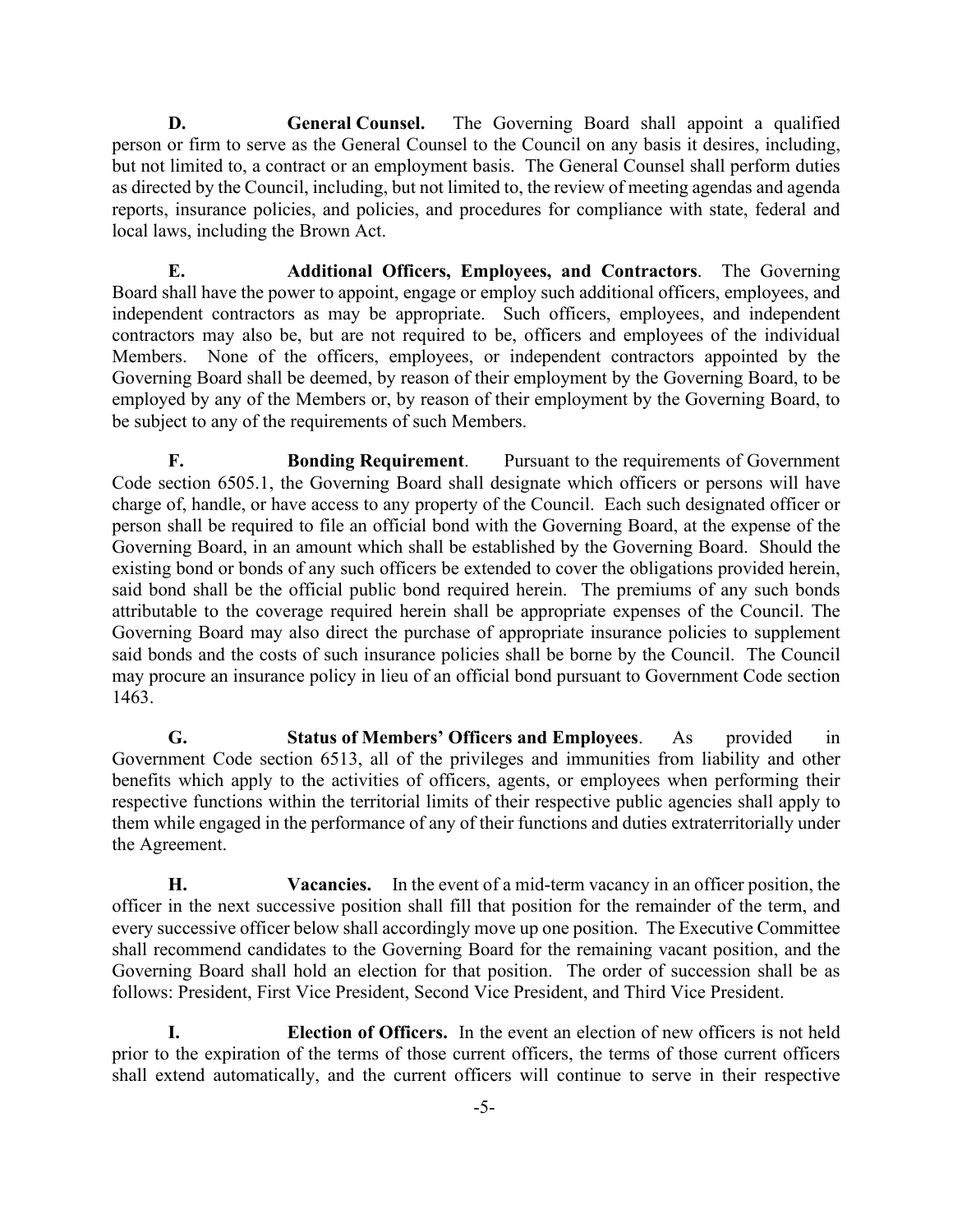<span id="page-7-0"></span>positions until an election of new officers is held. Officers shall be elected by vote of a majority of those voting.

#### **Article VI - Committees**

**A. Technical Advisory Committees.** The Governing Board may establish Technical Advisory Committees ("TAC") as it deems necessary and/or beneficial to the Council. Each TAC shall be established for the purpose of providing input, as may be requested by the Governing Board, a Council committee or as determined by the TAC itself, to report to the requesting body on matters including, but not limited to, Council work programs, budgets, priorities, policies, programs and practices.

Each TAC member may designate an alternate to serve in the absence of, and vote on behalf of, the member. Each TAC shall elect a Chair and Vice Chair by a majority vote of the members of the TAC. The Chair of each TAC shall sit as an ex officio, non-voting representative to the Governing Board and an ex officio non-voting member of the Executive Committee and may make recommendations directly to the Governing Board and/or the Executive Committee. The Governing Board Representative of each Member of the Council that is neither a city nor a county shall be entitled to appoint one member to each TAC. A quorum of each TAC shall be forty percent (40%) of its membership and all actions will be by a majority of those members present with a quorum in attendance. Each TAC shall meet in accordance with a schedule determined by the TAC and all meetings will be held in accordance with the Ralph M. Brown Act (Government Code section 54950, *et seq.*).

**B. City Managers' Steering Committee.** There shall be a Steering Committee of the CMTAC ("City Managers' Steering Committee"), to provide assistance and support to the full CMTAC, the Governing Board and/or the Executive Committee and to oversee certain policy and financial matters for the Council.

<span id="page-7-1"></span>The City Managers' Steering Committee shall meet at least quarterly. A quorum of the City Managers' Steering Committee shall be forty percent (40%) of its membership and all actions will be by a majority of those members present with a quorum in attendance. All meetings of the City Managers' Steering Committee shall be held in accordance with the Ralph M. Brown Act (Government Code section 54950, *et seq*.).

<span id="page-7-2"></span>The City Managers' Steering Committee shall, together with the Treasurer/Auditor, recommend the independent auditor for the annual audit of the Council and all of its special funds, develop the scope of work for the audit, and review and comment on the preliminary and final audit reports prior to their presentation to the Executive Committee and the Governing Board; oversee the investment of Council funds in accordance with the Council's investment policy; review and modify the Council's investment policy when required; review, as necessary, those insurance policies purchased for the benefit of the Council including policies purchased by consultants working for the Council; monitor compliance of the Council with applicable federal, state and locals laws, ordinances, statutes, codes and regulations; and undertake those additional assignments as directed by the Governing Board. The City Managers' Steering Committee shall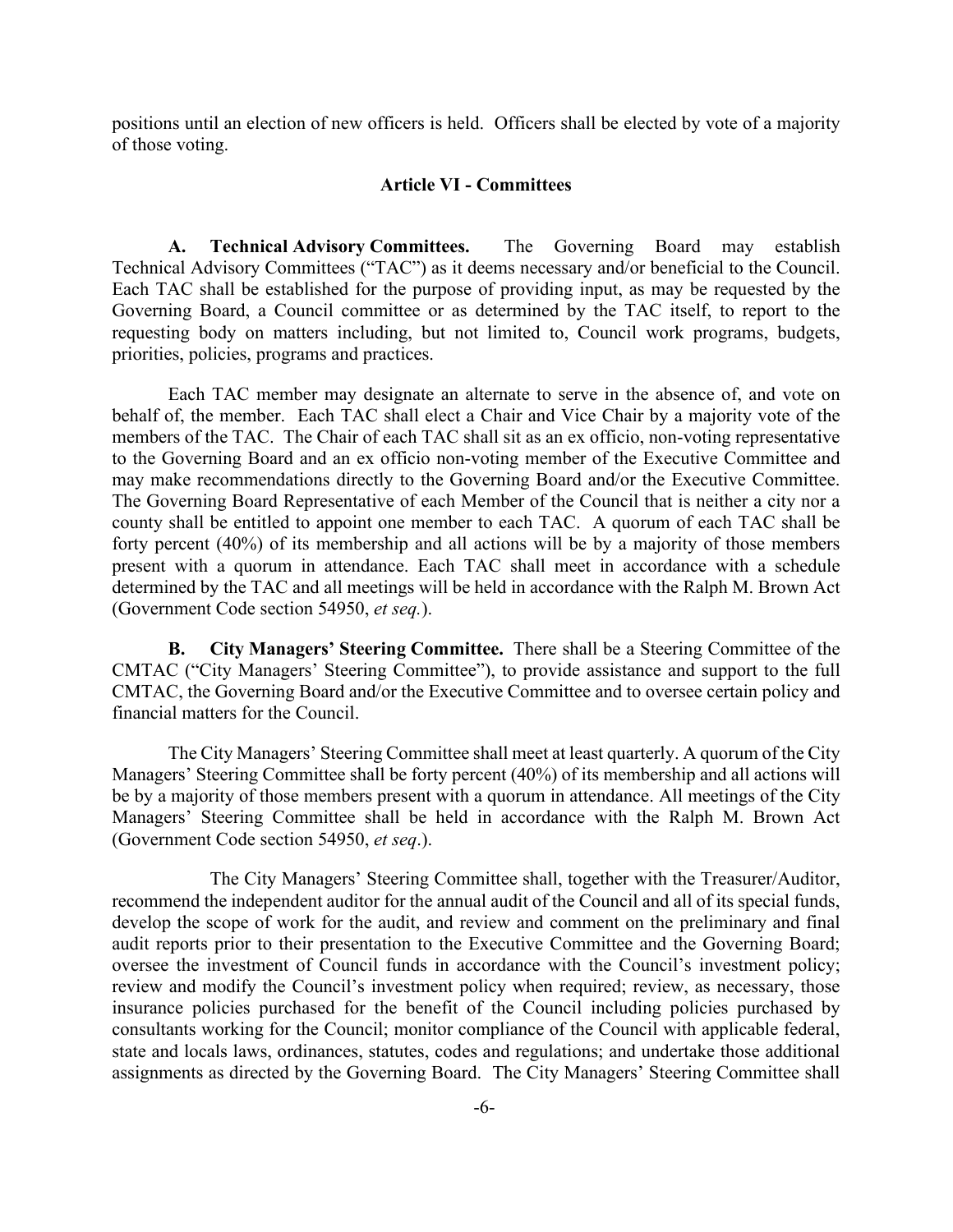also review and monitor all matters related to the Council's financial affairs including reviewing quarterly financial reports, audits conducted by external auditors and agencies, grant compliance and bond issuance as well as any matters related to best management practices or state/federal requirements.

<span id="page-8-0"></span>**C. Standing Policy Committees and Ad Hoc Committees.** The Governing Board may establish Standing Policy and Ad Hoc Committees. The Standing Policy Committees shall be established for the purpose of developing policy recommendations to the Governing Board or the Executive Director in specific functional areas consistent with the overall mission of the Council. Standing Policy Committees may be created to address transportation, solid waste and environmental matters and other matters considered important by the Governing Board. Ad Hoc Committees shall be formed to study and advise on specific matters of concern to the Governing Board. All Committees shall have a clearly defined purpose. The President of the Governing Board may, as he or she deems necessary, create President's Ad Hoc Committees and appoint their members, for limited terms and advisory purposes only. President's Ad Hoc Committees shall consist only of Governing Board Representatives, less than a majority of a Governing Board quorum, and shall not be subject to the Ralph M. Brown Act.

The Governing Board shall appoint the members ("Committee Members") of the Standing Policy and Ad Hoc Committees each June and, as appropriate throughout the year, with the intention of encouraging maximum participation in committee activities. Committee Members shall be Governing Board Representatives, Alternate Governing Board Representatives, city council members or County supervisors, city managers, or city or County staff, but no city Member, or County District may have more than one Committee Member on any Standing Policy or Ad Hoc Committee. The Committee Members of the Standing Policy Committees shall be appointed for terms which shall expire, regardless of the appointment date, at the end of the Fiscal Year of the Council as defined in Article VII. C. The Committee Members of Ad Hoc Committees shall be appointed for terms that coincide with the term of the respective Ad Hoc Committee or the end of the fiscal year of the Council, whichever may come first. The term of a Committee Member representing a Member of the Council or County District that has withdrawn or been suspended in accordance with Section 21 of the Agreement shall be concluded or suspended upon the effective date of the withdrawal or suspension of said Member of the Council or County District. In appointing Committee Members of the Standing Policy and Ad Hoc Committees, the Governing Board shall consider regional representation.

<span id="page-8-1"></span>Unless otherwise provided in these Bylaws, a quorum of each Standing Policy Committee shall be forty percent (40%) of its membership. A quorum of each Ad Hoc Committee shall be a majority of its membership. All actions taken by either type of Committee will be by a majority of those Committee Members present with a quorum in attendance. All Standing Policy and Ad Hoc Committees shall be chaired by a Governing Board Representative or an Alternate Governing Board Representative and the Chair of each Committee shall be selected by a majority vote of the Committee Members. All meetings of the Standing Policy and Ad Hoc Committees shall be held in accordance with the Ralph M. Brown Act (Government Code sections 54950, *et seq*.). All Committee Members of Standing Policy and Ad Hoc Committees shall be voting members unless limited voting is approved for a Committee by the Governing Board upon the recommendation of the Chair of that Committee. All Committee Members of Standing Policy and Ad Hoc Committees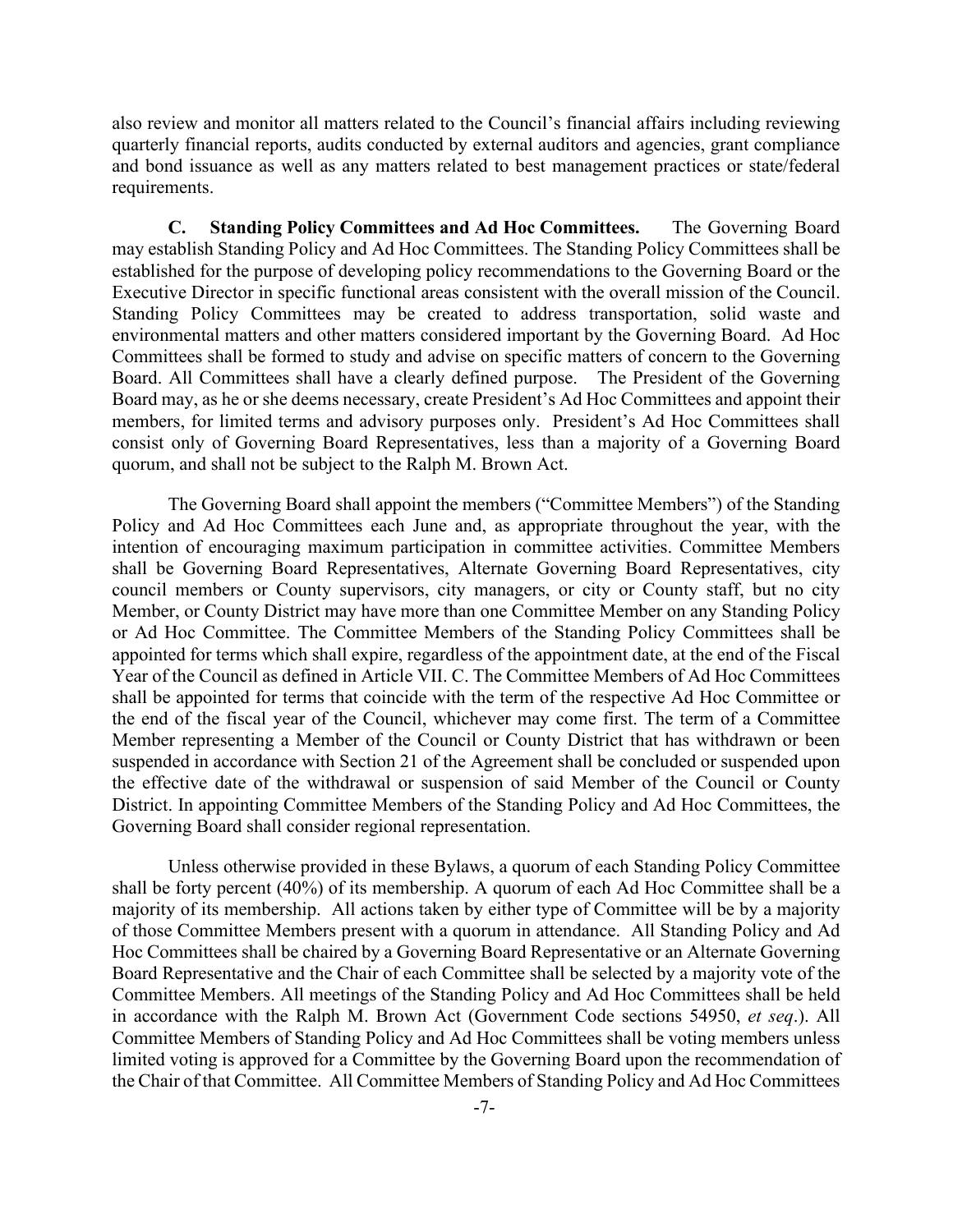may designate an alternate to act on their behalf at any Committee meeting ("Alternate Member"). Each Alternate Member so designated may vote on behalf of the Committee Member the Alternate Member represents. If a Committee Member is absent from three consecutive meetings of any Standing Policy Committee, then the membership of the Committee Member will be terminated, however, subsequent re-appointment to the Standing Policy Committee can be made by the Governing Board at the next election. A Committee Member or his/her Alternate Member may be removed for cause, including but not limited to, committing misconduct, acting in violation of the Council's conflict of interest code, or otherwise causing harm to the Council, by a two-thirds vote of Governing Board Representatives attending a Governing Board meeting.

When the Governing Board or any Technical Advisory Committee deems it appropriate to have Committee representation by district within the San Gabriel Valley, the following descriptions of each district shall be used:

- Northeast: Azusa, Claremont, Glendora, La Verne, San Dimas
- Southeast: Covina, Diamond Bar, Industry, La Puente, Pomona, Walnut
- Central: Baldwin Park, El Monte, Rosemead, South El Monte, Irwindale, West Covina
- Southwest: Alhambra, Montebello, Monterey Park, San Gabriel, South Pasadena, Temple City
- Northwest: Arcadia, Bradbury, Duarte, La Canada Flintridge, Monrovia, Pasadena, San Marino, Sierra Madre

**D. Capital Projects and Construction Committee.** There shall be a Capital Projects and Construction Committee, whose members will be appointed by the Governing Board. One Capital Projects and Construction Committee member shall be appointed from the Members of each of the five districts in the Council. The cities in each district shall nominate their respective district representative for the Committee and an Alternate and the Governing Board shall consider the nominations for appointment. The President of the Governing Board shall be a representative on this Committee. A Los Angeles County Supervisor who represents a part of the San Gabriel Valley shall also serve as a Committee Member. The members of the former Alameda Corridor East Construction Authority ("ACE") Board holding office at the time of approval of these amended and restated By-Laws will each serve as a voting Committee Member until the ACE project(s) within their respective cities have been completed and a Notice of Completion has been filed, and no replacement Committee Member shall be appointed.

The Committee shall be chaired by a Governing Board Representative or an Alternate Governing Board Representative selected by a majority vote of the Committee Members. All Committee Members shall be voting members unless limited voting is approved by the Governing Board upon the recommendation of the Chair of that Committee. The Committee's quorum shall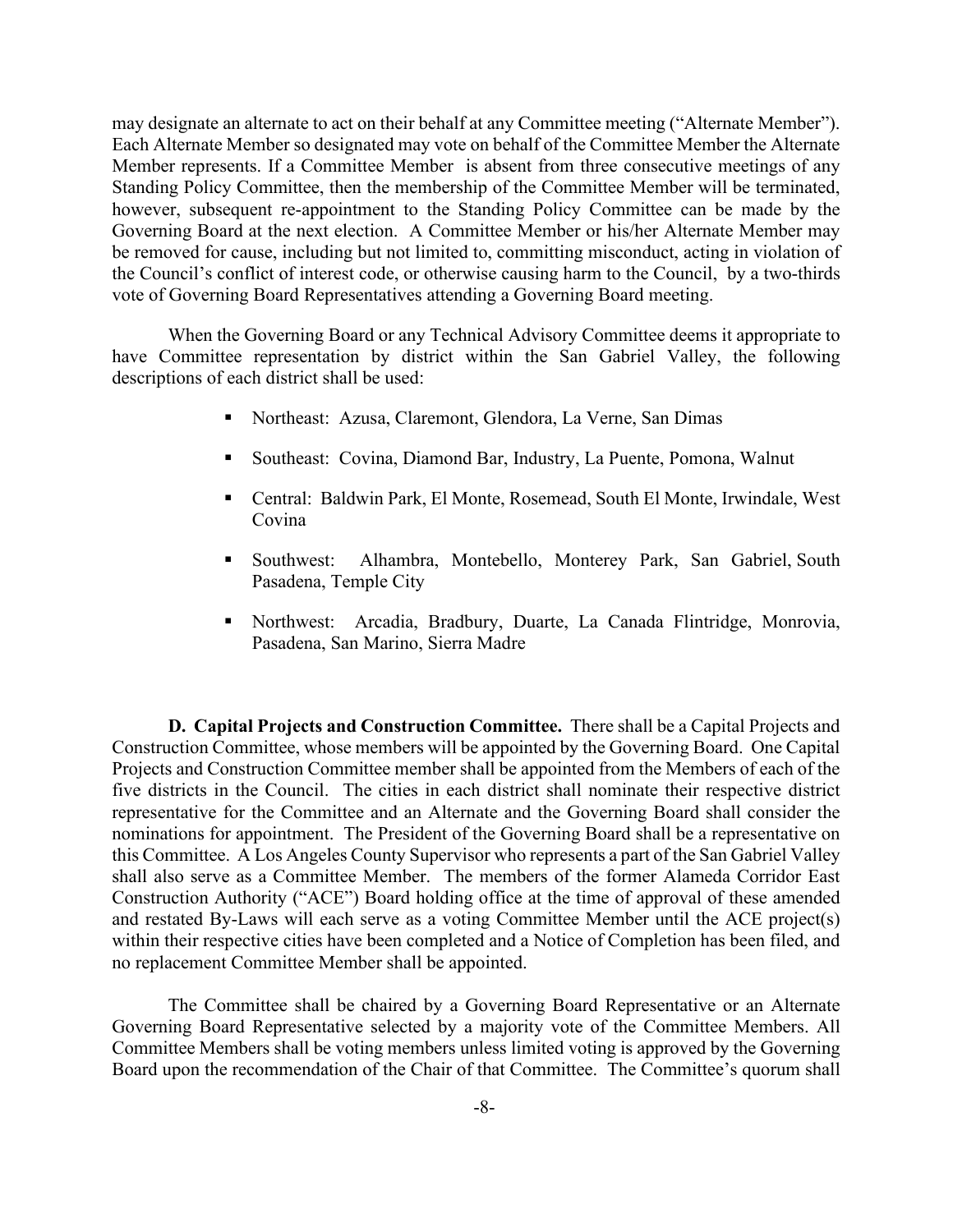be fifty percent of the Committee Members. All actions taken by the Committee will be by a majority of those Committee Members present with a quorum in attendance. If a Committee Member is absent from three consecutive meetings Committee, then the membership of the Committee Member will be terminated. A Committee Member or his/her Alternate Member may be removed for cause, including but not limited to, committing misconduct, acting in violation of the Council's conflict of interest code, or otherwise causing harm to the Council, by a two-thirds vote of Governing Board Representatives attending a Governing Board meeting. The term of a Committee Member representing a Member of the Council or County District that has withdrawn or been suspended in accordance with Section 21 of the Agreement shall be concluded or suspended upon the effective date of the withdrawal or suspension of said Committee Member of the Council or County District.

In the event of a vacancy on the Capital Projects and Construction Committee, the Alternate from that district shall become the Committee Member and the district will nominate a new Alternate for appointment by the Governing Board.

The Capital Projects and Construction Committee shall report to the Governing Board, communicating with the Governing Board through the Executive Committee. It shall advise and make recommendations for a plan of construction projects throughout the San Gabriel Valley for which Council staff will seek funding through available revenue and grants. The Governing Board shall have final approval authority with respect to any such project and related Implementation Agreements. However, to facilitate implementation of approved projects, the Committee, subject to such restrictions imposed by Federal, State and local governmental entities and by the Governing Board, shall have the following powers to act on behalf of the Council:

1. To approve contracts for execution by the Executive Director, including public works contracts and contracts for environmental review, design, materials and construction, and for the services of engineers, consultants, planners, and single purpose public or private groups, on behalf of and in the name of the Council;

2. On behalf of and in the name of the Council, to acquire by purchase, construct, reconstruct, rehabilitate, maintain or dispose of in whole or in part, land, facilities and appurtenances necessary or convenient for the completion of the approved projects. The Capital Projects and Construction Committee shall initially hear all resolutions of necessity in accordance with the notice and hearing requirements in the Eminent Domain Law, Code of Civil Procedure sections 1230.010-1273.050. Upon close of the hearing, the Capital Projects and Construction Committee shall determine whether the resolution of necessity is to be adopted. Any person who has appeared before and/or submitted written comments to the Capital Projects and Construction Committee shall be deemed to have appeared before and/or submitted such comments directly to the Governing Board and to the extent of such appearance and/or comments, exhausted their administrative remedies. Any recommendation of the Capital Projects and Construction Committee to adopt a resolution of necessity and any public comments received at the hearing thereon shall then be transmitted to the Governing Board for a final decision on the resolution of necessity;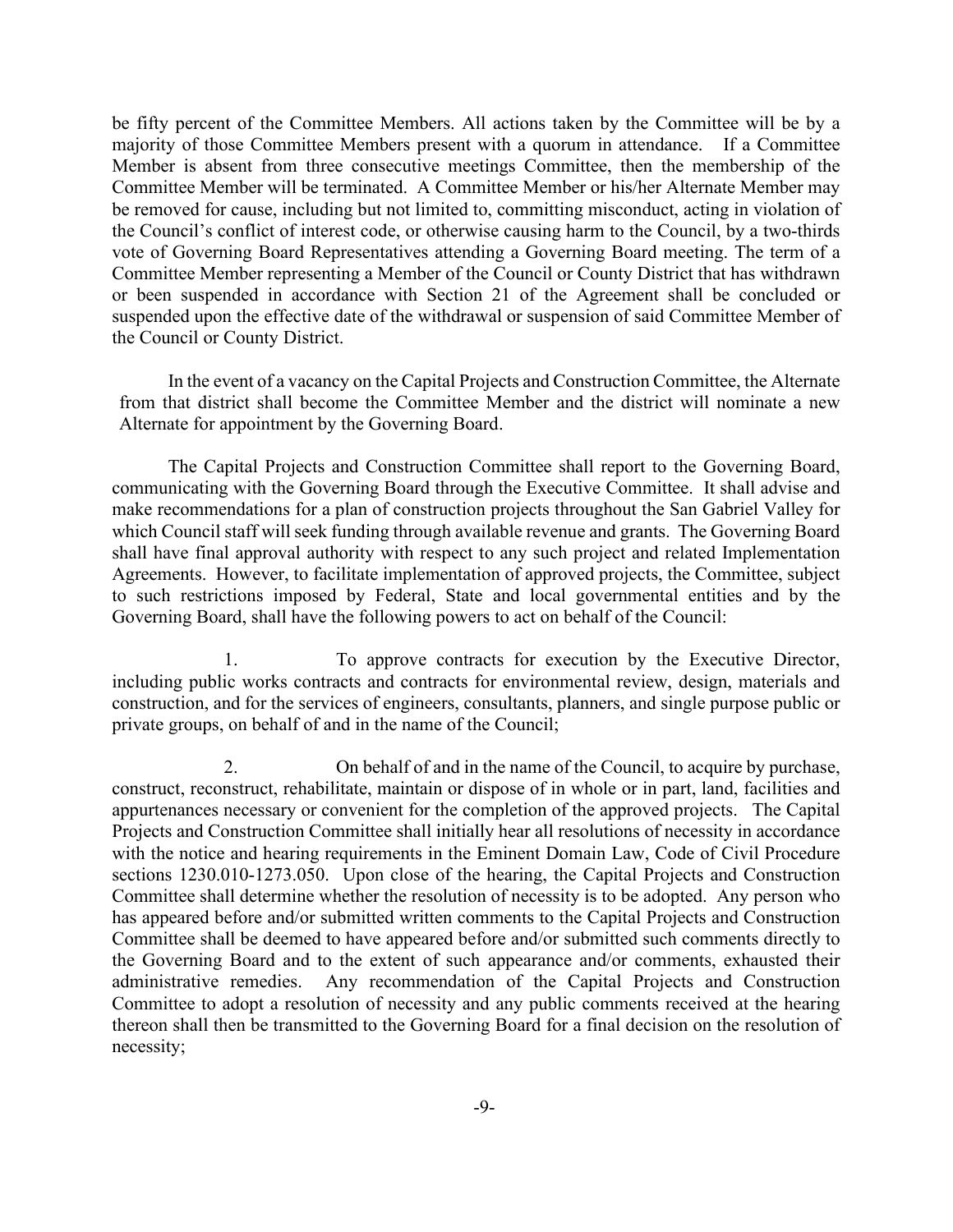3. To provide for or obtain insurance for the Council and its agents, officers, and employees;

4. To conduct studies to satisfy the requirements of the California Environmental Quality Act and National Environmental Policy Act approvals, and to certify such studies and reports;

5. To make grant applications, approve of designs and plans, obtain agency permits, and authorize all actions necessary for the funding, design and construction of projects within or outside of the San Gabriel Valley approved by the Governing Board;

6. To oversee the construction of projects approved by the Governing Board, including public bidding, contracting, building, change orders, final acceptance, filing of a Notice of Completion (which shall be required for all projects), and any related litigation.

The powers of the Capital Projects and Construction Committee shall be exercised only in furtherance of projects approved by the Governing Board. A quorum of the Capital Projects and Construction Committee shall be a majority of its voting members and all actions shall be by a majority of its members present with a quorum in attendance. All meetings of the Capital Projects and Construction Committee shall be held in accordance with the Ralph M. Brown Act (Government Code section 54950, *et seq*.). The Committee shall keep itself informed of and comply with all applicable federal, state and local laws, statutes, codes, ordinances, regulations and rules governing the implementation of projects. Decisions of the Capital Projects and Construction Committee may be called up for review by the Governing Board upon the written request of at least seven (7) Governing Board Representatives made within ten (10) days of the decision to be reviewed. Any such review must be agendized for the next regular Governing Board meeting which is not less than ten (10) days after the call for review is made and shall be acted upon at such meeting. No review may be sought of the following decisions of the Committee, which shall be final, except where the Committee's action does not follow staff's recommendation.

- 1. Any decision not to recommend adoption of a resolution of necessity.
- 2. Approval of professional services agreements necessary to implement projects such as design, architectural, engineering, construction management, right of way acquisition, and property management.
- 3. Approval of bid specifications for approved projects and the conduct of public works bidding.
- 4. Determinations of disqualification of bidders as non-responsive or non-responsible.
- 5. Bid award protests.
- 6. Obtaining any ministerial permits necessary to construct a Governing Board approved project.
- 7. Approval of permit applications to regional agencies such as SCAQMD, SCAG, Regional Water Boards, etc.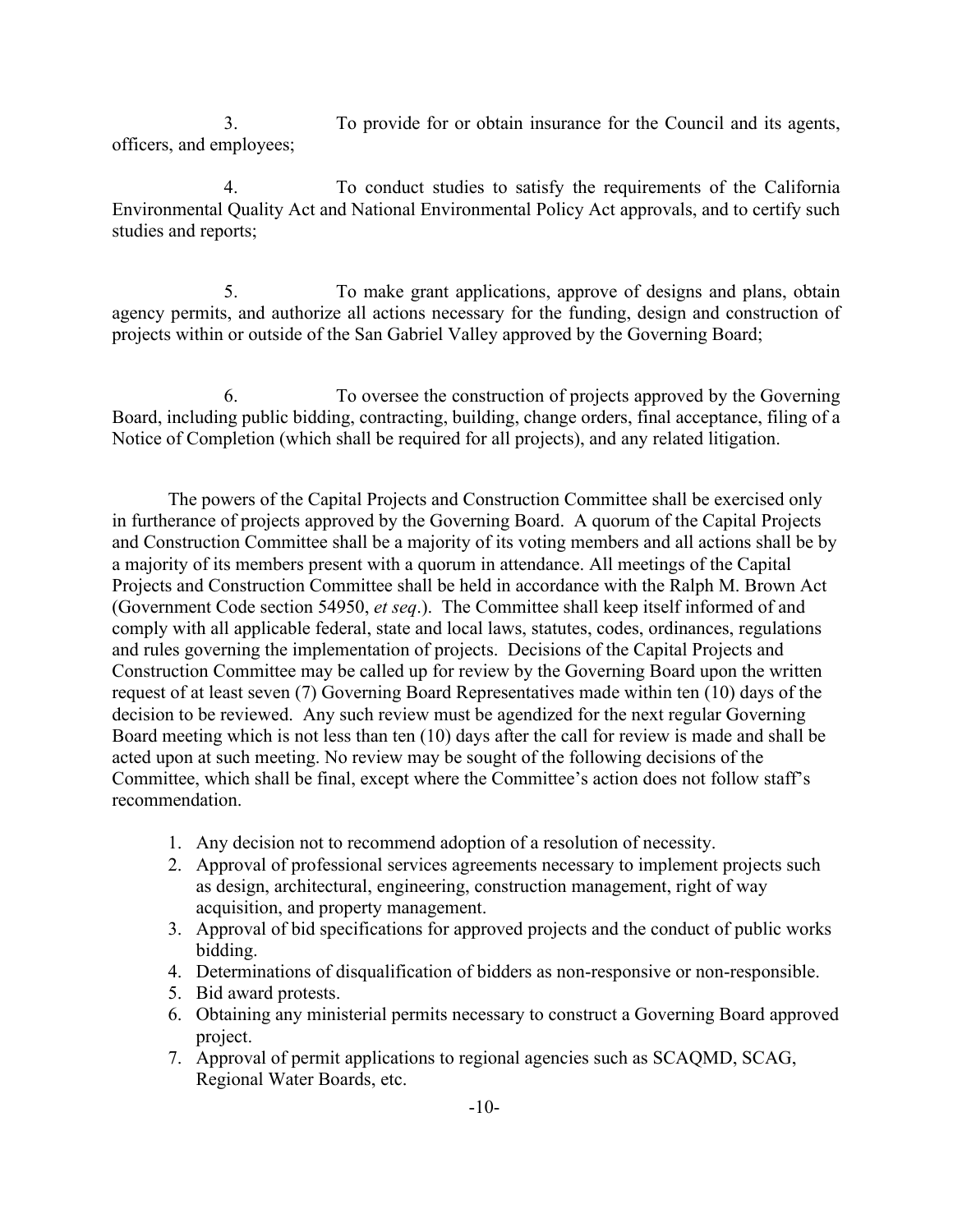- 8. Approval of change orders which do not require obtaining additional funding.
- 9. Final acceptance of projects when completed.

**D. Executive Committee.** The elected officers of the Council, the most recent past President of the Council who is currently serving as a Governing Board Delegate or Alternate, and the Chairpersons of all Council Standing Policy Committees, shall comprise an Executive Committee, whose Chairperson shall be the President of the Council. Each of these members shall have one vote. The Chairpersons of the TACs and the Metropolitan Transportation Authority San Gabriel Valley Sector Board of Directors Appointee shall be ex officio, non-voting members of the Executive Committee. The Executive Committee will meet monthly with the Executive Director on a date and at a location selected by the Executive Committee to consider and provide guidance on matters being considered for inclusion on Governing Board agendas and on other matters as directed by the Governing Board. A quorum of the Executive Committee shall be a majority of its voting members and all actions shall be by a majority of its members present with a quorum in attendance. All meetings of the Executive Committee shall be held in accordance with the Ralph M. Brown Act (Government Code section 54950, *et seq.*).

## **Article VII - Budgets, Dues and Disbursements**

<span id="page-12-1"></span><span id="page-12-0"></span>**A. Annual Budget**. The Governing Board shall adopt a Budget annually prior to July 1 of each calendar year. The Budget shall: present projected revenues by source and by program on both a quarterly and annual basis; present projected expenses categorized by type of expense and by program both on a quarterly and annual basis; include separate schedules for special programs of the Council showing projected revenues and projected direct and allocated expenses; include a summary balance sheet for the current fiscal year and for the budget year; include projected capital expenditures; include comparisons between the budget, and the estimated actual current year results; and include the projected year-end cash position of the Council.

<span id="page-12-2"></span>**B. Budget Amendments.** The Governing Board may, at any time, amend the budget to incorporate additional income and disbursements that might become available to or be required of the Council during a fiscal year.

<span id="page-12-3"></span>**C. Fiscal Year.** The Council shall be operated on a fiscal year basis beginning on July 1 of each year and continuing until June 30 of the next year.

<span id="page-12-4"></span>**D. Accounts.** All funds shall be placed in appropriate accounts and the receipt, transfer, or disbursement of such funds shall be accounted for in accordance with generally accepted accounting principles applicable to governmental entities and pursuant to Government Code section 6505 and any other applicable laws. There shall be strict accountability of all funds. All revenues and expenditures shall be reported to the Governing Board.

<span id="page-12-5"></span>**E. Expenditures within Approved Annual Budget.** All expenditures shall be made within the approved annual budget as may be amended from time to time. No